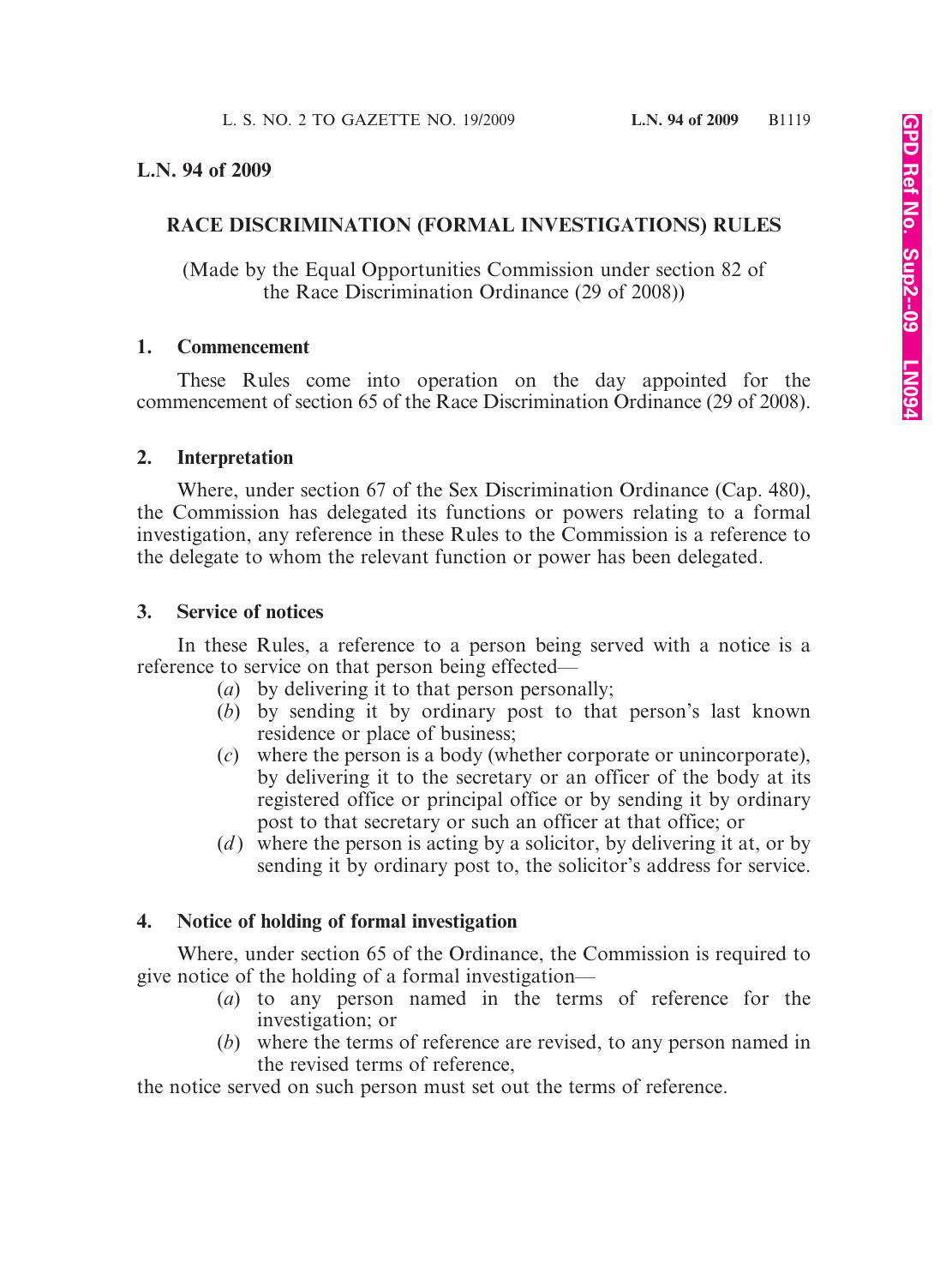## **5. Requirement to furnish or give information or produce documents**

Where, under section 66(1) of the Ordinance, the Commission requires a person to furnish written information or give oral information or produce documents, the notice served on the person must be in the form set out in Schedule 1 or in a form to the like effect with such modifications or variations as the circumstances may require.

## **6. Enforcement notice**

An enforcement notice served on a person for the purposes of section 71(2) of the Ordinance must be in the form set out in Schedule 2 or in a form to the like effect with such modifications or variations as the circumstances may require.

$$
SCHEDULE 1
$$
 [s. 5]

## NOTICE TO FURNISH WRITTEN INFORMATION OR GIVE ORAL INFORMATION AND PRODUCE DOCUMENTS

# (Under section 66(1) of the Race Discrimination Ordinance (29 of 2008))

 $To A.B. of [$ 

For the purposes of the formal investigation being conducted by the Equal Opportunities Commission ("the Commission") the terms of reference of which [were given to you in a notice dated ..............................] / [are set out in the Schedule to this Notice], you are required, under section 66(1) of the Race Discrimination Ordinance (29 of 2008) ("the Ordinance")—

- (*a*) [to furnish the following information *(description of information to follow)*—]
- (*b*) [to attend at *(insert time)* on *(insert date)* at *(insert place)* and [give oral information about] / [give oral evidence about, and produce all documents in your possession or control relating to] [the following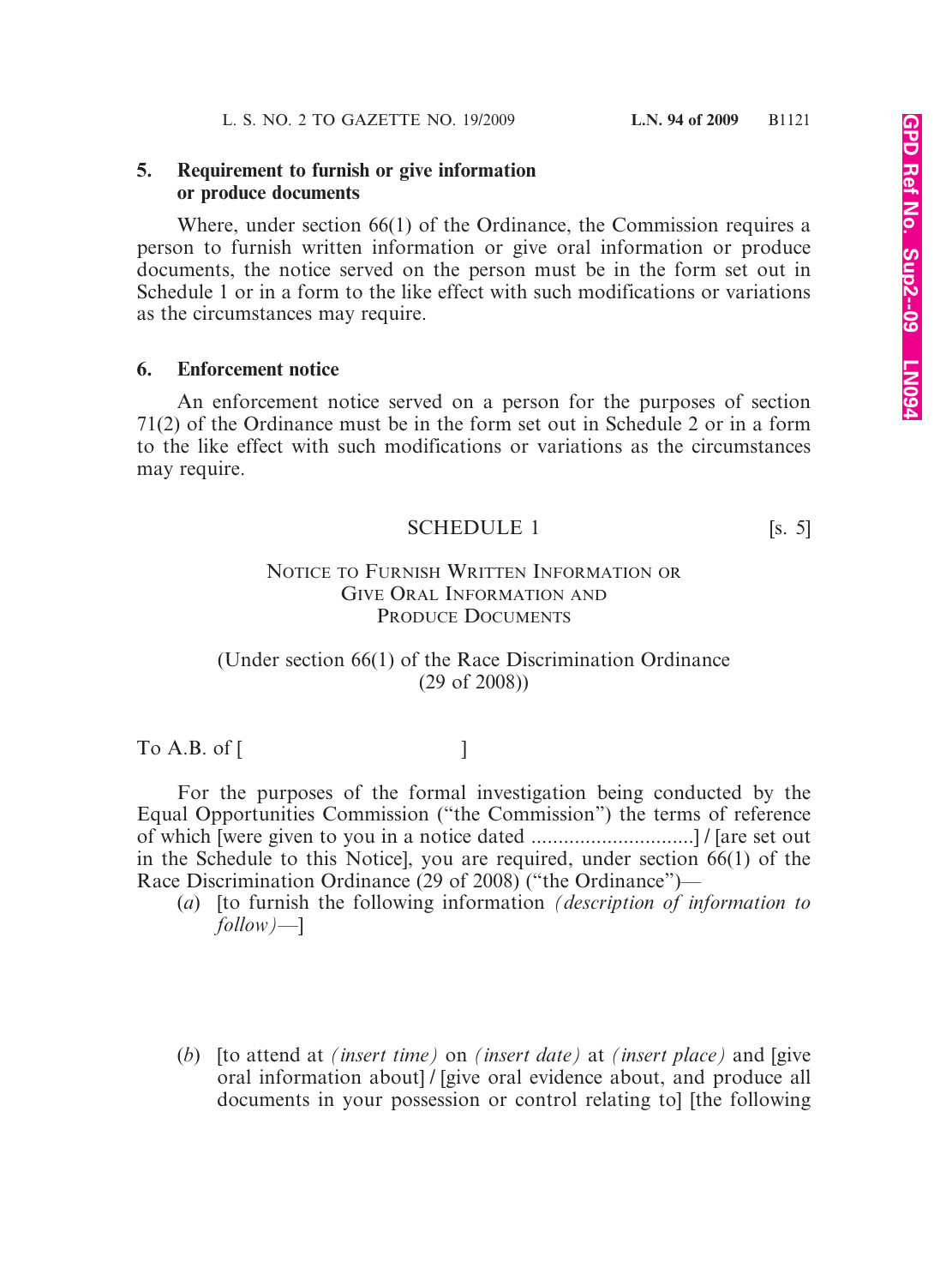matters] [the matter of] *(specify the matters or matter)*—]

2. The information described in paragraph 1(*a*) must be furnished *(specify the time or times at which, and the manner and form in which, the information is to be furnished)*.

Dated this ......... day of ...................... 20......

This Notice was issued by [the Commission] [*(name delegate)* to whom the Commission has under section 67 of the Sex Discrimination Ordinance (Cap. 480) delegated its functions or powers under section 66(1) of the Ordinance].

[Service of this Notice was authorized in writing under section 66(2)(*a*) of the Ordinance.]

[Having regard to the terms of the reference of the investigation and section 66(2)(*b*)/section 73 of the Ordinance, service of this Notice does not require the consent of the Chief Secretary for Administration.]

[Commission]

[Delegate]

#### **SCHEDULE**

TERMS OF REFERENCE OF INVESTIGATION

## SCHEDULE 2 [s. 6]

————————————————————

ENFORCEMENT NOTICE

(Under section 71 of the Race Discrimination Ordinance (29 of 2008))

 $\begin{bmatrix} 1 & 0 & 0 \\ 0 & 0 & 0 \\ 0 & 0 & 0 \\ 0 & 0 & 0 \\ 0 & 0 & 0 \\ 0 & 0 & 0 \\ 0 & 0 & 0 \\ 0 & 0 & 0 \\ 0 & 0 & 0 \\ 0 & 0 & 0 \\ 0 & 0 & 0 \\ 0 & 0 & 0 \\ 0 & 0 & 0 \\ 0 & 0 & 0 & 0 \\ 0 & 0 & 0 & 0 \\ 0 & 0 & 0 & 0 \\ 0 & 0 & 0 & 0 & 0 \\ 0 & 0 & 0 & 0 & 0 \\ 0 & 0 & 0 & 0 & 0 \\ 0 & 0 & 0 & 0 & 0 &$ 

In the course of a formal investigation the Equal Opportunities Commission ("the Commission") has become satisfied that you were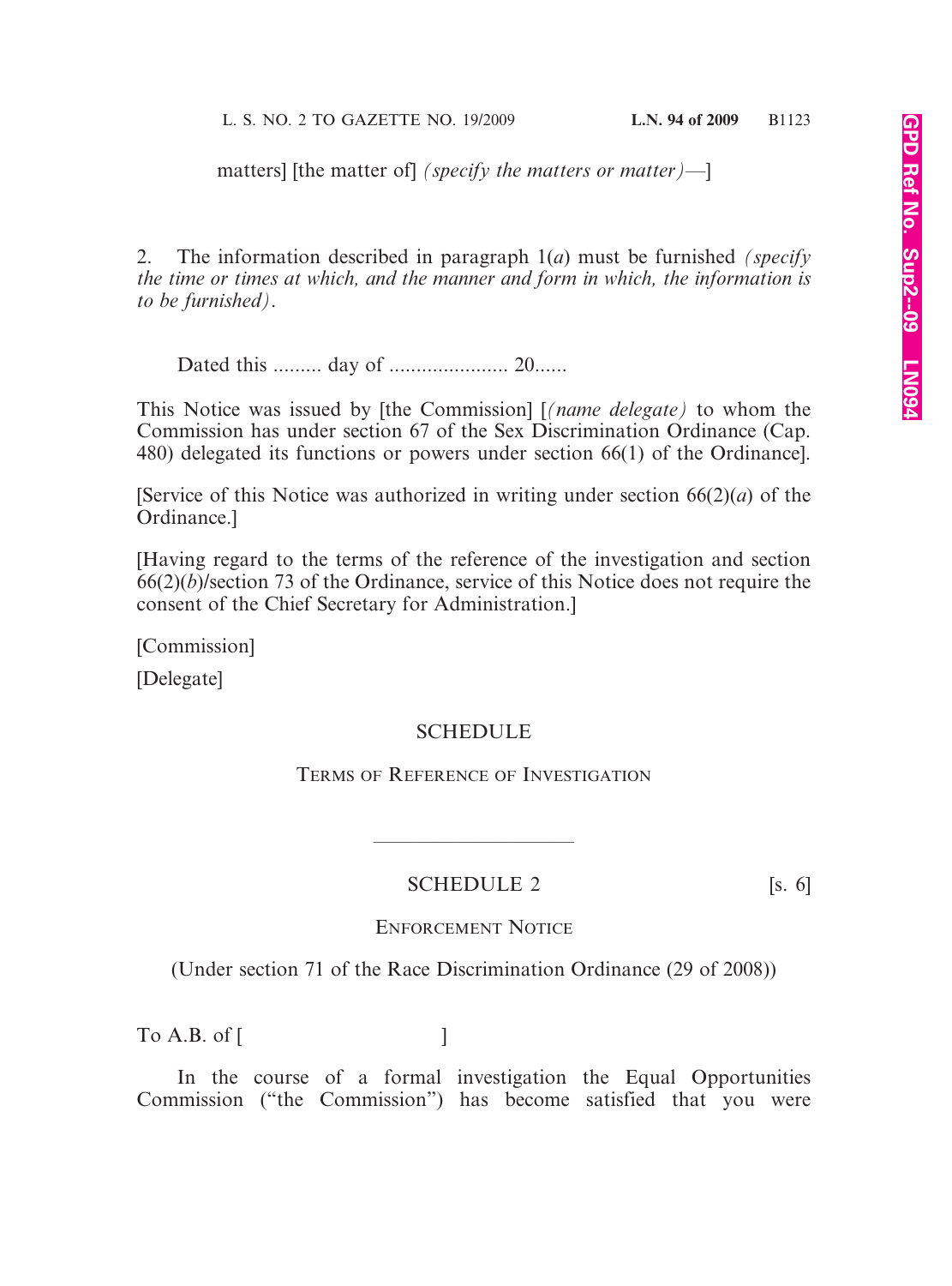committing/had committed an act/acts to which section 71(2) of the Race Discrimination Ordinance (29 of 2008) ("the Ordinance") applies, namely *(insert particulars of acts)*—

2. You are therefore required, without prejudice to your other duties under the Ordinance or any other Ordinance, under section 71(2) of the Ordinance, not to commit any act which is [an unlawful discriminatory act under *(insert reference to relevant Part or provision of the Ordinance)*] [an unlawful act of harassment under *(insert reference to relevant Part or provision of the Ordinance*)] [a contravention of section 41 of the Ordinance] [a contravention of section 42/43/44/45 of the Ordinance by reference to Part 3/Part 4 of the Ordinance].

3. If compliance with the above requirement involves changes in any of your practices or other arrangements, you are further required under section 71(2) of the Ordinance to inform the Commission [in the manner specified in this Notice] that you have effected those changes and what those changes are [and to take the following steps for the purpose of making that information available to other persons concerned, namely *(specify steps to be taken)*].

[You are further required under section 71(3) of the Ordinance to furnish to the Commission [in the manner specified in this Notice] with the following information, in order for it to verify that this Notice has been complied with *(description of information to follow)*—]

[The information to be furnished by you to the Commission under this Notice must be furnished as follows *(specify the time or times at which, and the manner and form in which, the information, or information of a particular description, is to be furnished)*—]

Dated this ......... day of ...................... 20......

[Commission]

[Delegate]